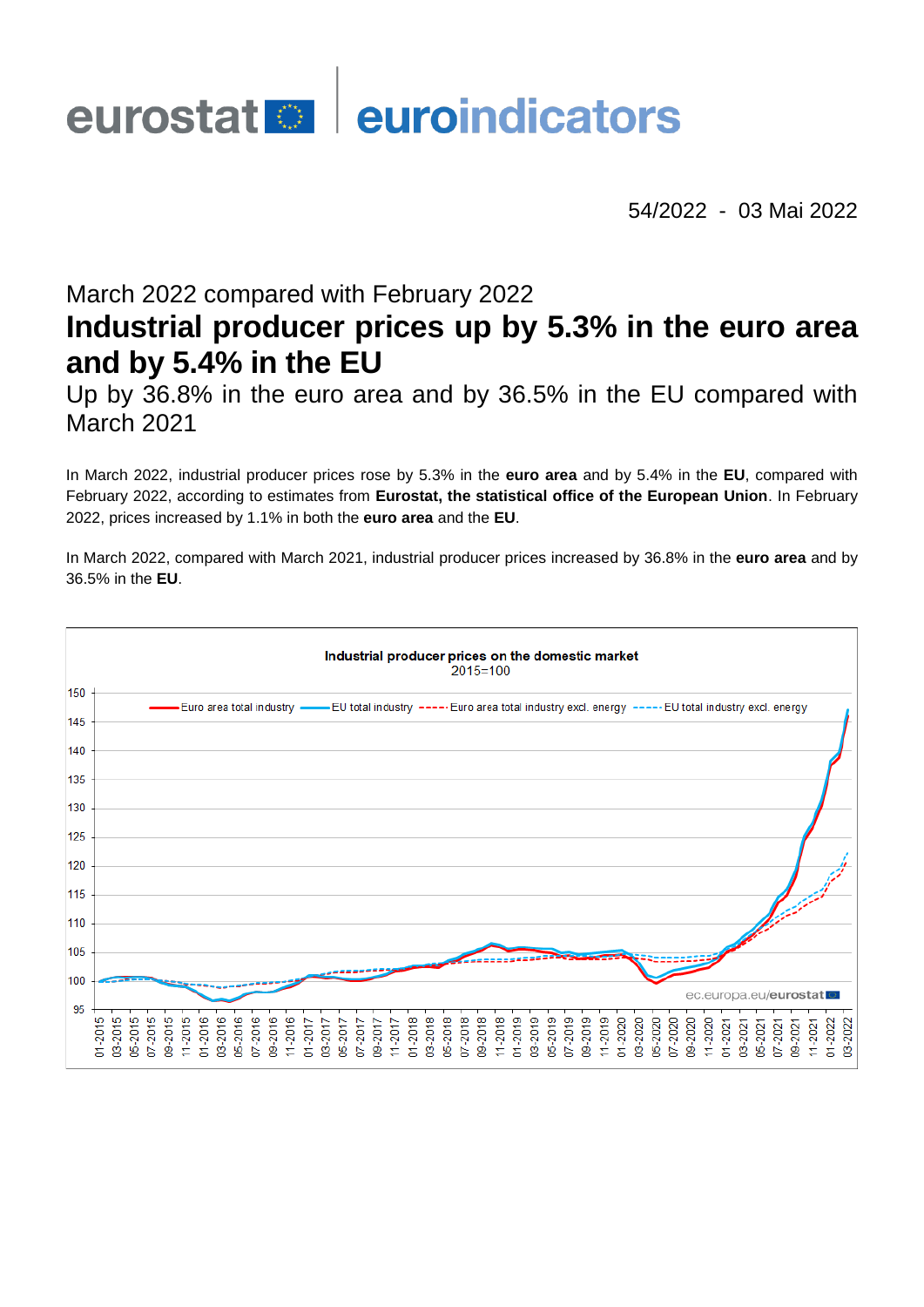# **Monthly comparison by main industrial grouping and by Member State**

Industrial producer prices in the **euro area** in March 2022, compared with February 2022, increased by 11.1% in the energy sector, by 2.8% for intermediate goods, by 2.4% for non-durable consumer goods and by 0.8% for capital goods and durable consumer goods. Prices in total industry excluding energy increased by 2.1%.

In the **EU**, industrial producer prices increased by 11.6% in the energy sector, by 2.9% for intermediate goods, by 2.6% for non-durable consumer goods and by 1.0% for capital goods and durable consumer goods. Prices in total industry excluding energy increased by 2.3%.

The highest monthly increases in industrial producer prices were recorded in **Ireland** (+36.1%), **Greece** (+8.8%) and **Portugal** (+8.4%). The only decrease was observed in **Slovakia** (-1.1%) while in **Malta** the industrial producer prices remained unchanged.

#### **Annual comparison by main industrial grouping and by Member State**

Industrial producer prices in the **euro area** in March 2022, compared with March 2021, increased by 104.1% in the energy sector, by 22.6% for intermediate goods, by 8.7% for non-durable consumer goods, by 7.9% for durable consumer goods and by 6.5% for capital goods. Prices in total industry excluding energy increased by 13.6%.

In the **EU**, industrial producer prices increased by 101.3% in the energy sector, by 22.8% for intermediate goods, by 9.5% for non-durable consumer goods, by 8.4% for durable consumer goods and by 6.9% for capital goods. Prices in total industry excluding energy increased by 14.1%.

The industrial producer prices increased in all Member States, with the highest yearly increases being registered in **Ireland** (+106.1%), **Romania** (+67.6%) and **Denmark** (+62.0%).

#### **Geographical information**

The **euro area** (EA19) includes Belgium, Germany, Estonia, Ireland, Greece, Spain, France, Italy, Cyprus, Latvia, Lithuania, Luxembourg, Malta, the Netherlands, Austria, Portugal, Slovenia, Slovakia and Finland.

The **European Union** (EU27) includes Belgium, Bulgaria, Czechia, Denmark, Germany, Estonia, Ireland, Greece, Spain, France, Croatia, Italy, Cyprus, Latvia, Lithuania, Luxembourg, Hungary, Malta, the Netherlands, Austria, Poland, Portugal, Romania, Slovenia, Slovakia, Finland and Sweden.

#### **Methods and definitions**

The **index of producer prices** shows (in the national currency of the country concerned) changes in the ex-works sale prices of all products sold on the domestic market, excluding imports. Euro area and EU indices refer to overall weighted price changes. The figures are not calendar day or seasonally adjusted.

Total industry covers  $NACE$  rev. $2$  sections B to  $D + E36$ .

#### **Revisions and timetable**

Compared with data issued in the News Release [40/2022](https://ec.europa.eu/eurostat/documents/2995521/14442493/4-06042022-AP-EN.pdf/04a4bf35-787f-a5d5-8edb-dc9e15fd421f) of 6 April 2022, the monthly percentage increases for February 2022 remained unchanged at +1.1% in both the euro area and the EU. The annual percentage increases changed from +31.4% to 31.5% in the euro area and from +31.1% to +31.2% in the EU.

#### **For more information**

Eurosta[t database section](https://ec.europa.eu/eurostat/web/short-term-business-statistics/data/database) on short-term business statistics Eurosta[t Statistics Explained article](https://ec.europa.eu/eurostat/statistics-explained/index.php/Industrial_producer_price_index_overview) on the index of producer prices Th[e weights of the Member States](https://circabc.europa.eu/w/browse/d72689ec-103e-41a8-81d1-2e5ea5f171f5) in the EU and euro area aggregates (See file NEWS\_RELEASE\_WEIGHTINGS\_2015) Eurostat €-indicator[s release calendar](https://ec.europa.eu/eurostat/news/release-calendar) European Statistic[s Code of Practice](https://ec.europa.eu/eurostat/web/products-catalogues/-/KS-02-18-142)

### **Eurostat Press Office**

Guadalupe MORENO CABANILLAS Tel: +352-4301-33 408 [eurostat-pressoffice@ec.europa.eu](mailto:eurostat-pressoffice@ec.europa.eu)

**For further information on data** Irene D'AMBROSI Tel: +352-4301-36 526 [irene.d'ambrosi@ec.europa.eu](mailto:irene.d)

**Media requests**: [eurostat-mediasupport@ec.europa.eu](mailto:eurostat-media-support@ec.europa.eu) / Tel: +352-4301-33 408

[@EU\\_Eurostat](https://twitter.com/EU_Eurostat) [@EurostatStatistics](https://www.facebook.com/EurostatStatistics) [@EU\\_Eurostat](https://www.instagram.com/eu_eurostat/) [ec.europa.eu/eurostat/](https://ec.europa.eu/eurostat/)

ec.europa.eu/eurostat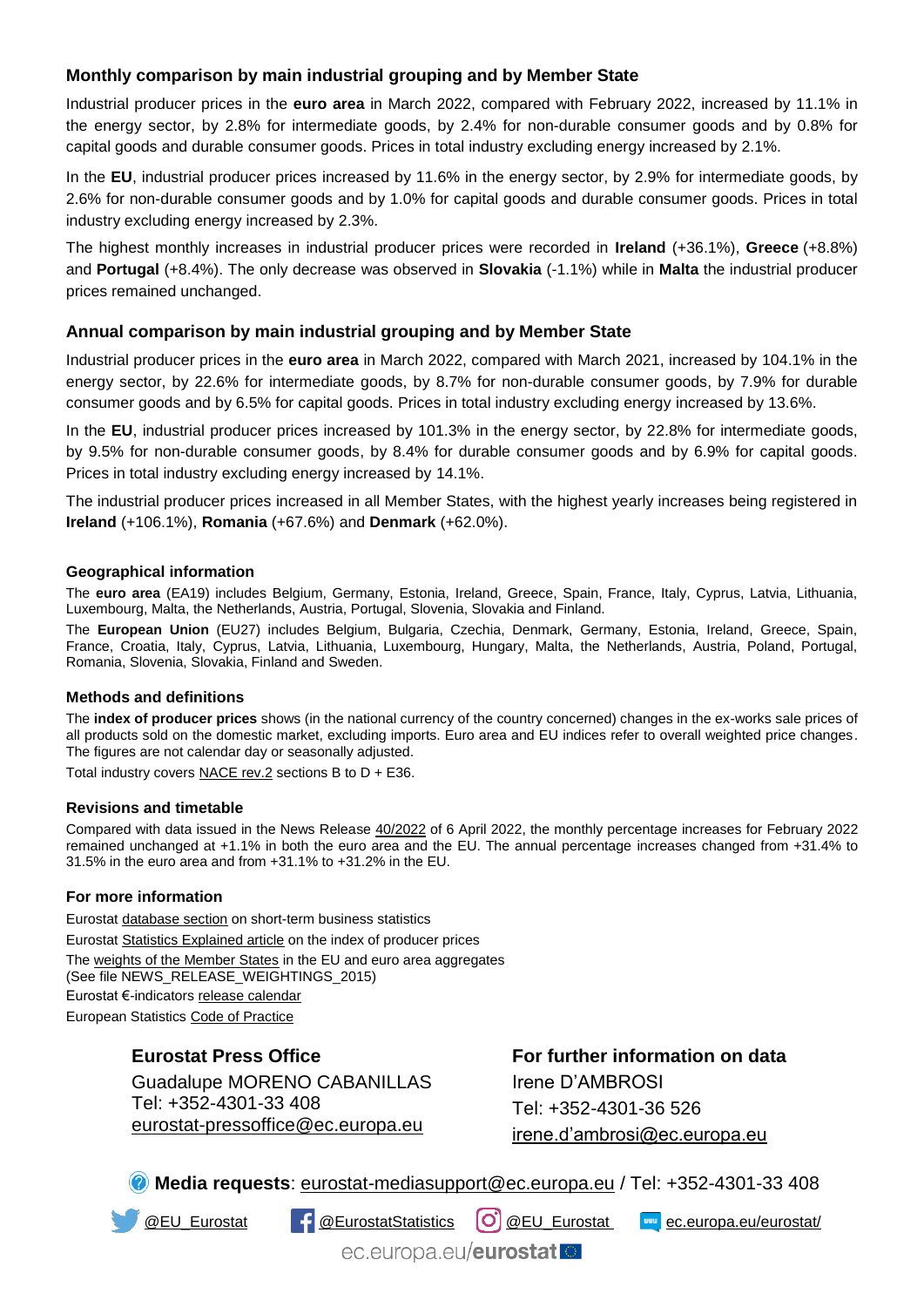# **Industrial producer prices on the domestic market**

% change compared with previous month\*

|                                 | <b>Oct 21</b> | <b>Nov 21</b> | <b>Dec 21</b> | <b>Jan 22</b> | Feb <sub>22</sub> | <b>Mar 22</b> |
|---------------------------------|---------------|---------------|---------------|---------------|-------------------|---------------|
| Euro area                       |               |               |               |               |                   |               |
| <b>Total industry</b>           | 5.4           | 1.8           | 3.1           | 5.2           | 1.1               | 5.3           |
| Total industry excluding energy | 0.9           | 0.9           | 0.7           | 2.2           | 1.0               | 2.1           |
| Intermediate goods              | 1.4           | 1.5           | 0.8           | 2.9           | 1.6               | 2.8           |
| Energy                          | 16.8          | 3.6           | 7.2           | 11.7          | 1.2               | 11.1          |
| Capital goods                   | 0.5           | 0.4           | 0.4           | 1.5           | 0.4               | 0.8           |
| Durable consumer goods          | 0.5           | 0.6           | 0.2           | 2.3           | 0.6               | 0.8           |
| Non-durable consumer goods      | 0.5           | 0.6           | 0.7           | 1.7           | 0.9               | 2.4           |
| EU                              |               |               |               |               |                   |               |
| Total industry                  | 5.0           | 2.0           | 3.0           | 5.1           | 1.1               | 5.4           |
| Total industry excluding energy | 1.0           | 0.9           | 0.7           | 2.2           | 1.0               | 2.3           |
| Intermediate goods              | 1.5           | 1.4           | 0.8           | 2.8           | 1.6               | 2.9           |
| Energy                          | 14.8          | 4.6           | 7.2           | 10.8          | 1.3               | 11.6          |
| Capital goods                   | 0.5           | 0.4           | 0.4           | 1.3           | 0.4               | 1.0           |
| Durable consumer goods          | 0.5           | 0.6           | 0.2           | 2.1           | 0.7               | 1.0           |
| Non-durable consumer goods      | 0.6           | 0.6           | 0.8           | 1.7           | 1.0               | 2.6           |

Source dataset: [sts\\_inppd\\_m](https://ec.europa.eu/eurostat/databrowser/bookmark/cd748268-b34e-4033-b663-cf3ce71c37cd?lang=en)

| <b>Total industry</b> | <b>Oct 21</b>    | <b>Nov 21</b>    | <b>Dec 21</b>    | <b>Jan 22</b>    | Feb <sub>22</sub> | Mar 22           |
|-----------------------|------------------|------------------|------------------|------------------|-------------------|------------------|
| Euro area             | 5.4              | 1.8              | 3.1              | 5.2              | 1.1               | 5.3              |
| <b>EU</b>             | $\overline{5.0}$ | 2.0              | 3.0              | $\overline{5.1}$ | 1.1               | $\overline{5.4}$ |
| <b>Belgium</b>        | 11.2             | 3.6              | 0.8              | 10.2             | 0.6               | 4.1              |
| <b>Bulgaria</b>       | 4.5              | 8.5              | 3.4              | 3.4              | $-0.1$            | 4.3              |
| <b>Czechia</b>        | 1.9              | 1.2              | $-0.1$           | 6.9              | 2.2               | 4.2              |
| <b>Denmark</b>        | 1.6              | 10.3             | 6.6              | 0.1              | 1.8               | 6.0              |
| Germany               | $\overline{3.8}$ | 0.9              | 5.0              | $\overline{2.2}$ | 1.3               | 4.8              |
| Estonia               | $-2.1$           | 1.5              | 12.7             | 0.8              | 0.4               | 4.3              |
| Ireland               | 6.0              | $-2.5$           | 13.3             | $-11.4$          | $-8.1$            | 36.1             |
| <b>Greece</b>         | 2.6              | 1.6              | 8.0              | 3.3              | 4.8               | 8.8              |
| Spain                 | 5.9              | 1.3              | 3.2              | 4.0              | 2.0               | 6.6              |
| <b>France</b>         | $\overline{3.0}$ | 3.9              | 1.6              | $\overline{4.7}$ | $\overline{0.9}$  | 4.3              |
| <b>Croatia</b>        | 6.3              | 0.5              | 0.8              | 1.5              | 1.9               | 3.9              |
| <b>Italy</b>          | 9.4              | 1.4              | $\overline{1.3}$ | 12.4             | 0.1               | 4.7              |
| <b>Cyprus</b>         | 1.0              | 4.0              | 0.5              | $-0.7$           | 0.8               | 2.7              |
| Latvia                | $\overline{2.9}$ | $\overline{2.5}$ | 4.1              | 2.4              | $-1.1$            | 4.4              |
| Lithuania             | $\overline{3.6}$ | 3.9              | $\overline{2.4}$ | $\overline{4.3}$ | 2.2               | 7.3              |
| Luxembourg            | 1.0              | 1.6              | 0.5              | 2.6              | 2.5               | 0.6              |
| <b>Hungary</b>        | 5.9              | 4.1              | 1.7              | 4.6              | 1.5               | 4.5              |
| <b>Malta</b>          | 0.9              | 1.0              | 0.5              | 2.5              | 1.0               | 0.0              |
| <b>Netherlands</b>    | 5.0              | 2.1              | 1.7              | $\overline{3.8}$ | 1.5               | 7.2              |
| <b>Austria</b>        | 4.6              | 1.9              | 2.4              | 3.3              | 1.2               | $\overline{3.7}$ |
| Poland                | $\overline{2.7}$ | 1.6              | 1.6              | $\overline{3.7}$ | 1.2               | 8.1              |
| Portugal              | 3.5              | 1.8              | 1.6              | 0.2              | 2.2               | 8.4              |
| Romania               | 8.6              | 7.3              | 3.1              | 12.1             | 1.0               | 8.1              |
| Slovenia              | 0.7              | 0.8              | 0.4              | 2.5              | 5.7               | 1.7              |
| <b>Slovakia</b>       | 2.9              | 1.5              | 0.9              | 8.7              | 13.6              | $-1.1$           |
| <b>Finland</b>        | 0.7              | 1.7              | 4.7              | $-0.2$           | $-0.5$            | 3.9              |
| <b>Sweden</b>         | $-0.2$           | $\overline{2.3}$ | 4.1              | $-0.7$           | 0.7               | 4.4              |
| Norway                | $-1.4$           | 3.7              | 5.8              | $-0.3$           | 1.7               | 3.4              |
| <b>Switzerland</b>    | 1.1              | 0.4              | 0.1              | 0.8              | 0.8               | 0.8              |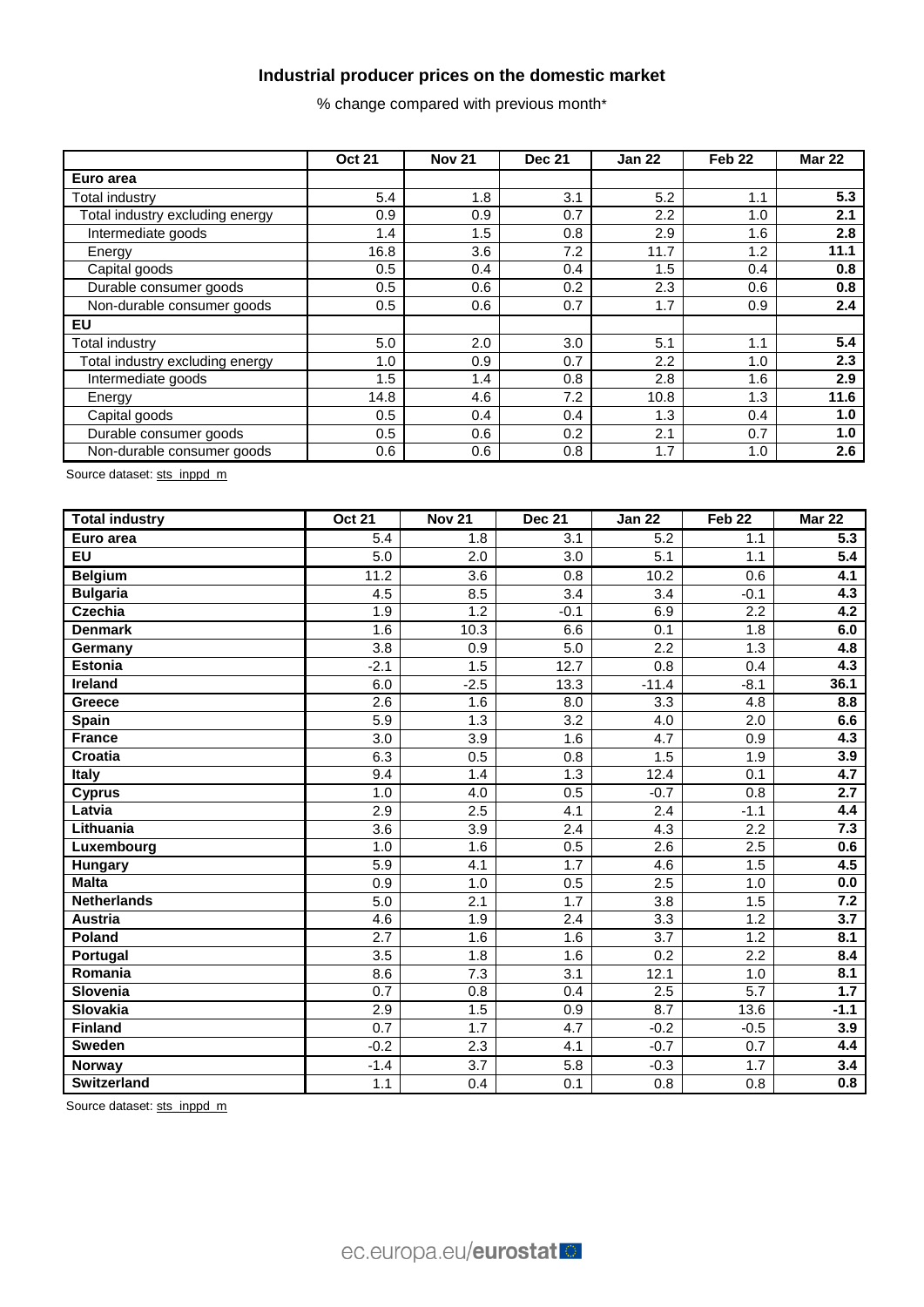## **Industrial producer prices on the domestic market**

% change compared with same month of the previous year\*

|                                 | <b>Oct 21</b> | <b>Nov 21</b> | <b>Dec 21</b> | <b>Jan 22</b> | Feb <sub>22</sub> | <b>Mar 22</b> |
|---------------------------------|---------------|---------------|---------------|---------------|-------------------|---------------|
| Euro area                       |               |               |               |               |                   |               |
| Total industry                  | 21.9          | 23.7          | 26.4          | 30.7          | 31.5              | 36.8          |
| Total industry excluding energy | 9.0           | 9.8           | 10.2          | 11.8          | 12.3              | 13.6          |
| Intermediate goods              | 16.9          | 18.3          | 18.7          | 20.5          | 20.9              | 22.6          |
| Energy                          | 62.4          | 66.1          | 73.8          | 85.9          | 87.3              | 104.1         |
| Capital goods                   | 4.0           | 4.4           | 4.7           | 5.7           | 6.0               | 6.5           |
| Durable consumer goods          | 4.1           | 4.7           | 4.8           | 6.8           | 7.2               | 7.9           |
| Non-durable consumer goods      | 3.4           | 3.8           | 4.6           | 6.3           | 7.0               | 8.7           |
| EU                              |               |               |               |               |                   |               |
| Total industry                  | 21.8          | 23.7          | 26.3          | 30.5          | 31.2              | 36.5          |
| Total industry excluding energy | 9.3           | 10.1          | 10.6          | 12.2          | 12.6              | 14.1          |
| Intermediate goods              | 17.3          | 18.6          | 19.0          | 20.8          | 21.2              | 22.8          |
| Energy                          | 59.8          | 65.0          | 72.3          | 82.8          | 83.7              | 101.3         |
| Capital goods                   | 4.2           | 4.7           | 4.8           | 5.8           | 6.1               | 6.9           |
| Durable consumer goods          | 4.6           | 5.2           | 5.3           | 7.1           | 7.7               | 8.4           |
| Non-durable consumer goods      | 3.6           | 4.2           | 5.0           | 6.7           | 7.5               | 9.5           |

Source dataset: [sts\\_inppd\\_m](https://ec.europa.eu/eurostat/databrowser/bookmark/bd902e9e-9250-4b5a-a935-e357ee2cee92?lang=en)

| <b>Total industry</b> | <b>Oct 21</b>    | <b>Nov 21</b>     | <b>Dec 21</b> | Jan $2\overline{2}$ | Feb <sub>22</sub> | <b>Mar 22</b>    |
|-----------------------|------------------|-------------------|---------------|---------------------|-------------------|------------------|
| Euro area             | 21.9             | 23.7              | 26.4          | 30.7                | 31.5              | 36.8             |
| <b>EU</b>             | 21.8             | 23.7              | 26.3          | 30.5                | 31.2              | 36.5             |
| <b>Belgium</b>        | 34.5             | 39.0              | 38.8          | 49.2                | 46.5              | 50.4             |
| <b>Bulgaria</b>       | 25.2             | 35.4              | 38.6          | 42.0                | 40.6              | 45.2             |
| <b>Czechia</b>        | 11.6             | 13.5              | 13.2          | 19.4                | $\overline{21.3}$ | 24.7             |
| <b>Denmark</b>        | 39.8             | $\overline{51}.7$ | 58.9          | 54.0                | 53.8              | 62.0             |
| Germany               | 17.5             | 18.5              | 23.6          | 24.9                | 25.6              | 30.7             |
| <b>Estonia</b>        | 27.5             | 27.8              | 42.2          | 40.7                | 39.3              | 47.6             |
| <b>Ireland</b>        | 89.9             | 87.9              | 99.2          | 60.5                | 63.4              | 106.1            |
| Greece                | 20.1             | 22.2              | 30.4          | 32.0                | 34.5              | 45.4             |
| Spain                 | 31.7             | 32.2              | 35.2          | 36.0                | 41.2              | 46.6             |
| <b>France</b>         | 15.3             | 17.9              | 18.3          | 22.6                | $\overline{22.4}$ | 26.5             |
| Croatia               | 19.7             | 19.9              | 19.7          | 20.8                | 21.4              | 24.7             |
| <b>Italy</b>          | 25.3             | 27.3              | 28.3          | 41.8                | 41.3              | 46.5             |
| <b>Cyprus</b>         | 15.3             | 18.6              | 19.2          | 17.6                | 17.4              | 18.6             |
| Latvia                | 24.9             | 27.5              | 32.7          | 35.2                | 32.6              | 37.5             |
| Lithuania             | 22.5             | 27.4              | 28.1          | 32.1                | 32.3              | 39.5             |
| Luxembourg            | 19.5             | 20.8              | 20.4          | 20.3                | 19.8              | 18.9             |
| Hungary               | 26.6             | 31.2              | 31.4          | 35.9                | 36.0              | 39.7             |
| <b>Malta</b>          | 2.9              | 3.9               | 4.6           | 6.2                 | 7.3               | $\overline{7.2}$ |
| <b>Netherlands</b>    | 27.1             | 29.0              | 29.8          | 30.9                | 30.6              | 37.2             |
| <b>Austria</b>        | 17.1             | 18.9              | 21.1          | 23.8                | 24.3              | 27.9             |
| Poland                | 15.7             | 17.3              | 18.3          | 21.5                | $\overline{21.3}$ | 28.8             |
| Portugal              | 19.3             | 21.5              | 23.2          | 20.3                | 23.1              | 30.9             |
| Romania               | 32.4             | 40.4              | 42.2          | 57.4                | 57.7              | 67.6             |
| Slovenia              | 9.4              | 10.1              | 10.6          | 12.8                | 18.4              | 20.3             |
| <b>Slovakia</b>       | 11.4             | 13.9              | 14.6          | 24.0                | 39.4              | 37.1             |
| <b>Finland</b>        | 19.0             | 21.1              | 24.8          | 22.4                | 20.1              | 23.9             |
| <b>Sweden</b>         | 16.1             | 17.7              | 20.9          | 17.9                | 17.2              | 21.9             |
| <b>Norway</b>         | 15.9             | 20.6              | 25.3          | 20.3                | 21.5              | 26.6             |
| <b>Switzerland</b>    | $\overline{3.4}$ | 4.1               | 3.9           | 4.5                 | 5.3               | $\overline{5.7}$ |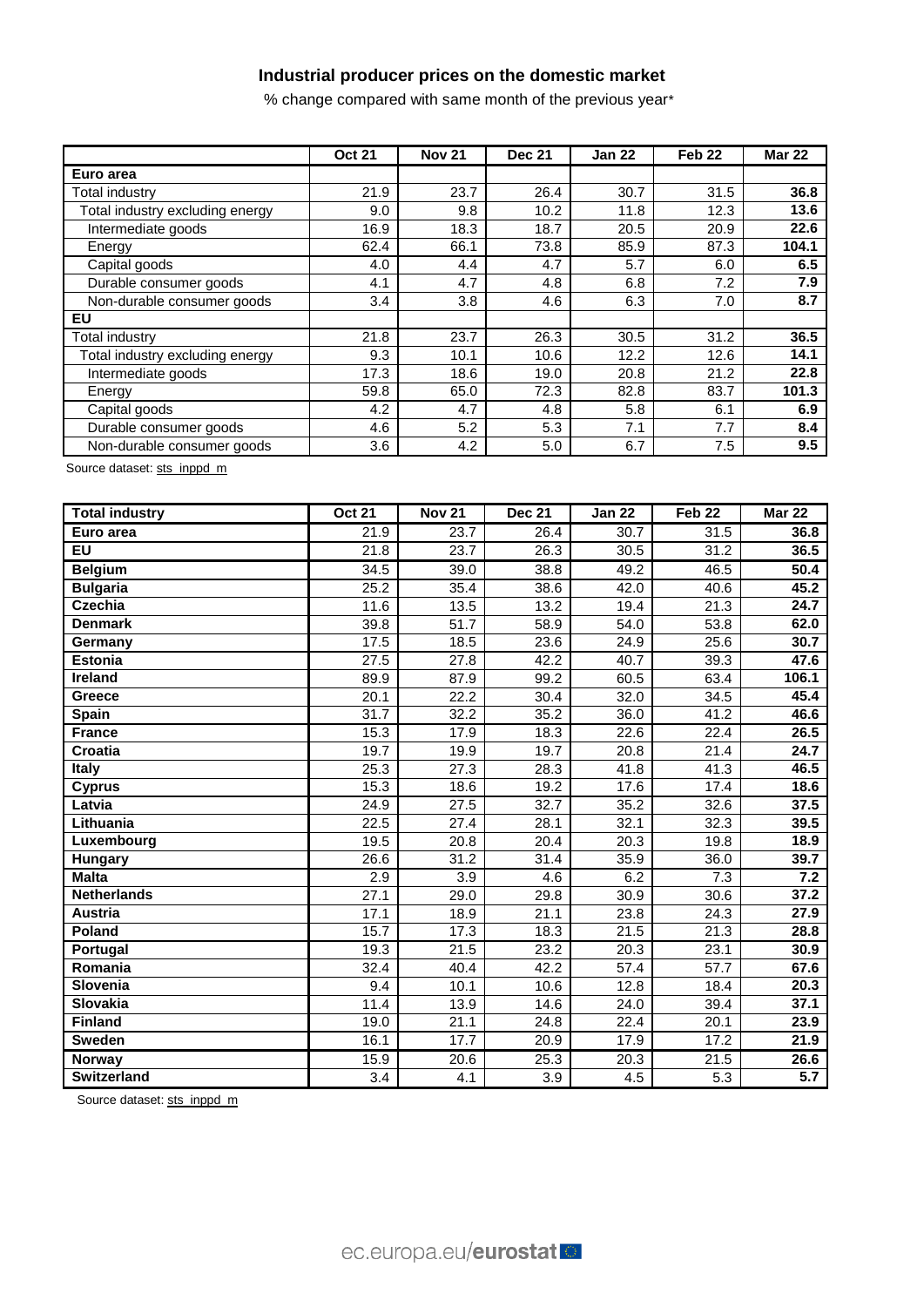# **Industrial producer prices indices on the domestic market for total industry**

(base year 2015)

|                    | $03-19$ | 03-20 | $03 - 21$ | $04 - 21$ | $05 - 21$ | $06 - 21$ | $07 - 21$          | $08 - 21$ | $09 - 21$ | $10 - 21$ | $11 - 21$ | $12 - 21$ | $01 - 22$ | $02 - 22$ | 03-22 |
|--------------------|---------|-------|-----------|-----------|-----------|-----------|--------------------|-----------|-----------|-----------|-----------|-----------|-----------|-----------|-------|
| Euro area          | 105.4   | 102.4 | 106.9     | 107.9     | 109.3     | 110.9     | 113.7              | 115.0     | 118.1     | 124.5     | 126.7     | 130.6     | 137.4     | 138.9     | 146.2 |
| $E$ U              | 105.8   | 103.2 | 107.8     | 108.9     | 110.3     | 111.9     | 114.7              | 116.0     | 119.2     | 125.2     | 127.7     | 131.5     | 138.2     | 139.7     | 147.2 |
| <b>Belgium</b>     | 117.9   | 112.5 | 123.0     | 124.0     | 125.7     | 128.7     | 134.1              | 135.8     | 138.1     | 153.6     | 159.2     | 160.4     | 176.7     | 177.7     | 185.0 |
| <b>Bulgaria</b>    | 108.2   | 110.1 | 113.8     | 114.8     | 116.3     | 117.8     | 121.8              | 126.9     | 130.9     | 136.8     | 148.4     | 153.4     | 158.6     | 158.4     | 165.2 |
| <b>Czechia</b>     | 102.8   | 103.2 | 106.6     | 107.4     | 108.4     | 109.3     | 111.1              | 112.4     | 113.2     | 115.4     | 116.8     | 116.7     | 124.7     | 127.5     | 132.9 |
| <b>Denmark</b>     | 107.4   | 100.7 | 111.2     | 112.4     | 116.1     | 122.0     | 124.9              | 128.8     | 139.6     | 141.8     | 156.4     | 166.7     | 166.9     | 169.9     | 180.1 |
| Germany            | 104.7   | 104.2 | 107.3     | 108.2     | 109.7     | 110.9     | 113.0              | 114.7     | 117.5     | 122.0     | 123.1     | 129.3     | 132.1     | 133.8     | 140.2 |
| <b>Estonia</b>     | 109.5   | 103.5 | 111.3     | 113.6     | 116.3     | 121.7     | 129.5              | 132.2     | 139.2     | 136.3     | 138.3     | 155.8     | 157.0     | 157.6     | 164.3 |
| Ireland            | 98.5    | 90.2  | 109.3     | 116.1     | 122.2     | 121.8     | 146.9              | 140.9     | 173.6     | 184.0     | 179.4     | 203.2     | 180.1     | 165.5     | 225.3 |
| <b>Greece</b>      | 103.0   | 97.0  | 103.5     | 104.5     | 105.2     | 106.3     | 107.1              | 107.3     | 113.5     | 116.4     | 118.3     | 127.8     | 132.0     | 138.3     | 150.5 |
| Spain              | 104.0   | 98.9  | 105.2     | 108.3     | 110.1     | 112.5     | 114.7              | 116.8     | 123.1     | 130.4     | 132.1     | 136.3     | 141.8     | 144.7     | 154.2 |
| <b>France</b>      | 104.1   | 101.5 | 106.3     | 105.5     | 105.9     | 107.3     | 109.0              | 110.3     | 112.2     | 115.6     | 120.1     | 122.0     | 127.7     | 128.9     | 134.5 |
| Croatia            | 101.3   | 100.1 | 103.5     | 103.1     | 104.3     | 105.4     | 107.0              | 108.1     | 111.6     | 118.6     | 119.2     | 120.2     | 122.0     | 124.3     | 129.1 |
| <b>Italy</b>       | 106.1   | 100.9 | 103.9     | 105.4     | 106.8     | 108.6     | 112.5              | 112.9     | 115.0     | 125.8     | 127.6     | 129.2     | 145.2     | 145.4     | 152.2 |
| <b>Cyprus</b>      | 102.1   | 104.7 | 103.4     | 104.0     | 107.9     | 109.0     | 111.5              | 111.6     | 113.0     | 114.1     | 118.7     | 119.3     | 118.5     | 119.4     | 122.6 |
| Latvia             | 107.8   | 105.7 | 106.3     | 107.9     | 110.1     | 113.5     | 117.5              | 120.6     | 125.9     | 129.6     | 132.9     | 138.3     | 141.6     | 140.0     | 146.2 |
| Lithuania          | 105.6   | 99.0  | 103.9     | 104.0     | 105.1     | 107.5     | 110.7              | 113.0     | 115.1     | 119.2     | 123.8     | 126.8     | 132.2     | 135.1     | 144.9 |
| Luxembourg         | 99.4    | 98.4  | 105.0     | 105.5     | 106.1     | 108.2     | 111.2              | 113.7     | 114.5     | 115.6     | 117.4     | 118.0     | 121.1     | 124.1     | 124.8 |
| Hungary            | 110.5   | 112.3 | 121.3     | 123.2     | 124.8     | 126.9     | 131.1              | 132.7     | 136.3     | 144.3     | 150.2     | 152.7     | 159.7     | 162.1     | 169.4 |
| <b>Malta</b>       | 102.5   | 103.8 | 104.9     | 105.0     | 105.3     | 105.6     | 105.9              | 105.8     | 106.1     | 107.1     | 108.2     | 108.7     | 111.4     | 112.5     | 112.5 |
| <b>Netherlands</b> | 106.6   | 104.3 | 112.5     | 114.5     | 116.1     | 117.6     | 121.0              | 122.4     | 125.4     | 131.7     | 134.4     | 136.7     | 141.9     | 144.0     | 154.4 |
| <b>Austria</b>     | 102.9   | 100.8 | 103.7     | 104.7     | 105.8     | 107.0     | 109.0              | 110.0     | 112.1     | 117.3     | 119.5     | 122.4     | 126.4     | 127.9     | 132.6 |
| <b>Poland</b>      | 108.9   | 108.4 | 113.8     | 114.9     | 116.4     | 117.7     | 119.5              | 120.5     | 121.9     | 125.2     | 127.2     | 129.2     | 134.0     | 135.6     | 146.6 |
| Portugal           | 104.3   | 101.2 | 104.7     | 106.3     | 107.7     | 109.4     | 111.1              | 112.0     | 115.4     | 119.4     | 121.6     | 123.6     | 123.8     | 126.5     | 137.1 |
| Romania            | 110.7   | 111.8 | 117.7     | 119.0     | 120.7     | 123.9     | 127.4              | 129.0     | 134.3     | 145.9     | 156.5     | 161.3     | 180.8     | 182.6     | 197.3 |
| Slovenia           | 103.3   | 103.7 | 106.4     | 107.1     | 108.4     | 110.0     | $\overline{111.5}$ | 113.1     | 114.0     | 114.8     | 115.7     | 116.2     | 119.1     | 125.9     | 128.0 |
| Slovakia           | 105.8   | 108.1 | 107.5     | 107.9     | 108.8     | 109.0     | 111.5              | 112.8     | 114.5     | 117.8     | 119.6     | 120.7     | 131.2     | 149.0     | 147.4 |
| <b>Finland</b>     | 106.4   | 100.6 | 107.1     | 107.2     | 110.0     | 111.5     | 115.8              | 117.4     | 120.0     | 120.8     | 122.9     | 128.7     | 128.4     | 127.7     | 132.7 |
| <b>Sweden</b>      | 113.5   | 110.7 | 116.0     | 116.5     | 118.0     | 119.3     | 122.4              | 124.6     | 127.5     | 127.3     | 130.2     | 135.5     | 134.5     | 135.4     | 141.4 |
| <b>Norway</b>      | 114.4   | 111.6 | 118.9     | 121.0     | 121.8     | 122.0     | 125.7              | 129.7     | 132.8     | 131.0     | 135.8     | 143.7     | 143.2     | 145.6     | 150.5 |
| <b>Switzerland</b> | 100.3   | 99.7  | 100.2     | 100.6     | 100.9     | 101.1     | 101.7              | 101.9     | 101.9     | 103.0     | 103.4     | 103.5     | 104.3     | 105.1     | 105.9 |